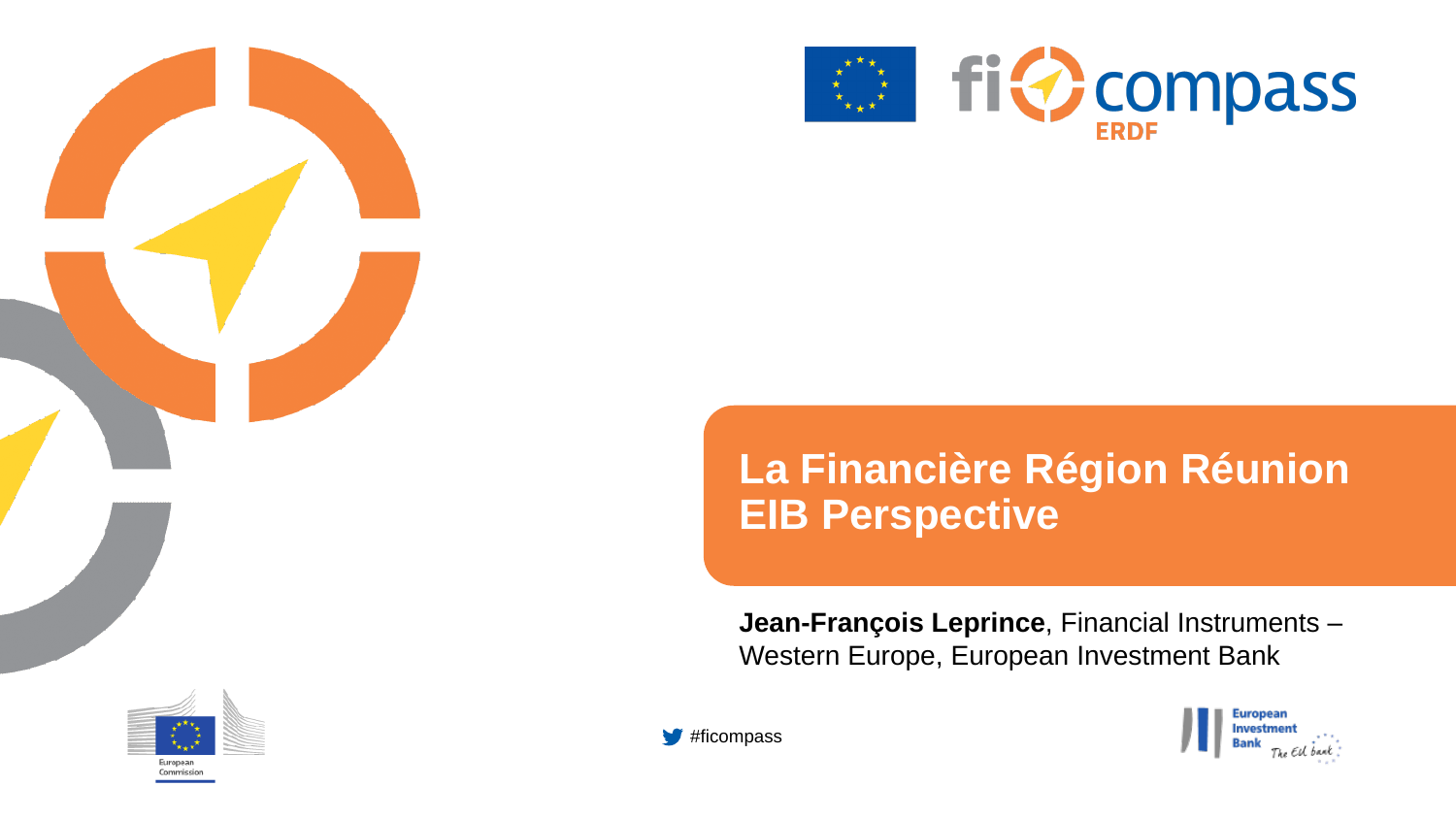### **The French Regions SME Programme (1)**



- ❑ La Financière Région Réunion (FRR) is part of a wider Programme aiming at mobilising EFSI resources to co-finance FIs organised and sponsored by the French managing authorities and targeting SMEs and small mid-caps:
	- Innovating SMEs, start-ups and microenterprises;
	- Traditional SME seeking growth capital;
	- Under certain conditions, project companies.
- ❑ This Programme extends the MA's ESIF and/or own resources targeting for economic development activities:
	- Increase of the amounts deployed in favour of final recipients;
	- Catalytic effect towards other investors;
	- No recourse beyond the FIs (in line with EFSI risk appetite);
	- Sustainability by revolving effect.



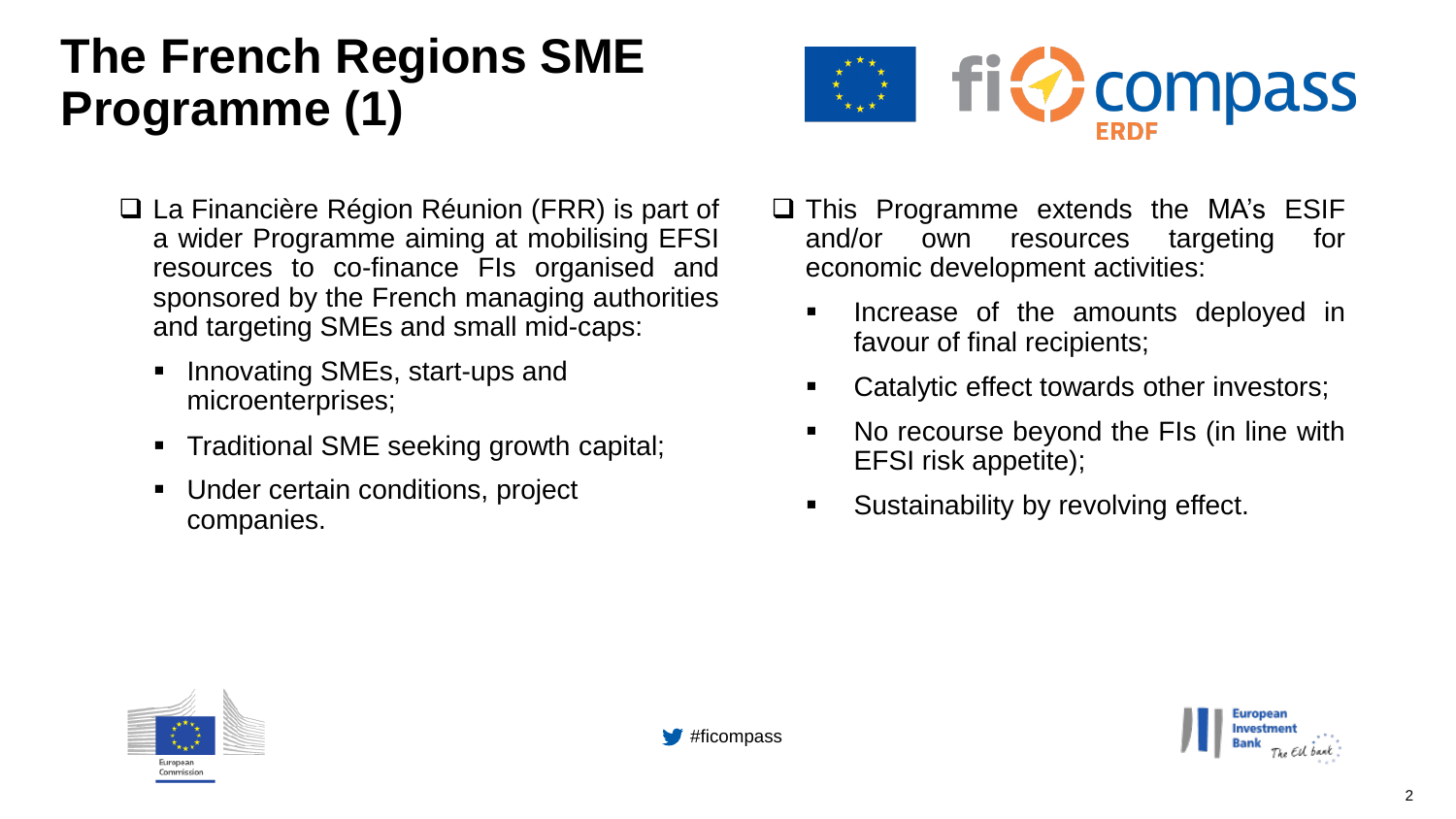## **The French Regions SME Programme (2)**

- $\Box$  The projects that we have developed so far:
	- Equity instruments (venture capital/ development), e.g. in Hauts-de-France and Occitanie;
	- Quasi-equity instruments (subordinated loans), e.g. in Normandy;
	- Sector-specific instruments (seed capital, sector equity funds), e.g. in Occitanie;
	- Debt instruments, e.g. in La Réunion Island, Auvergne-Rhône-Alpes.



- ❑ The Programme foresees two configurations:
	- Funds of funds, covering a spectrum of instruments (e.g. the FRR)
	- **·** Individual funds.
- ➢ **EIB's objective:** *EUR 300m of Financial Instrument co-financing in 7 to 10 French Regions by mid-2020. About EUR 160m have been earmarked so far.*
- ➢ At **final beneficiary** level the *multiplier effect on MA's resources is significant (between 5 and 10x).*



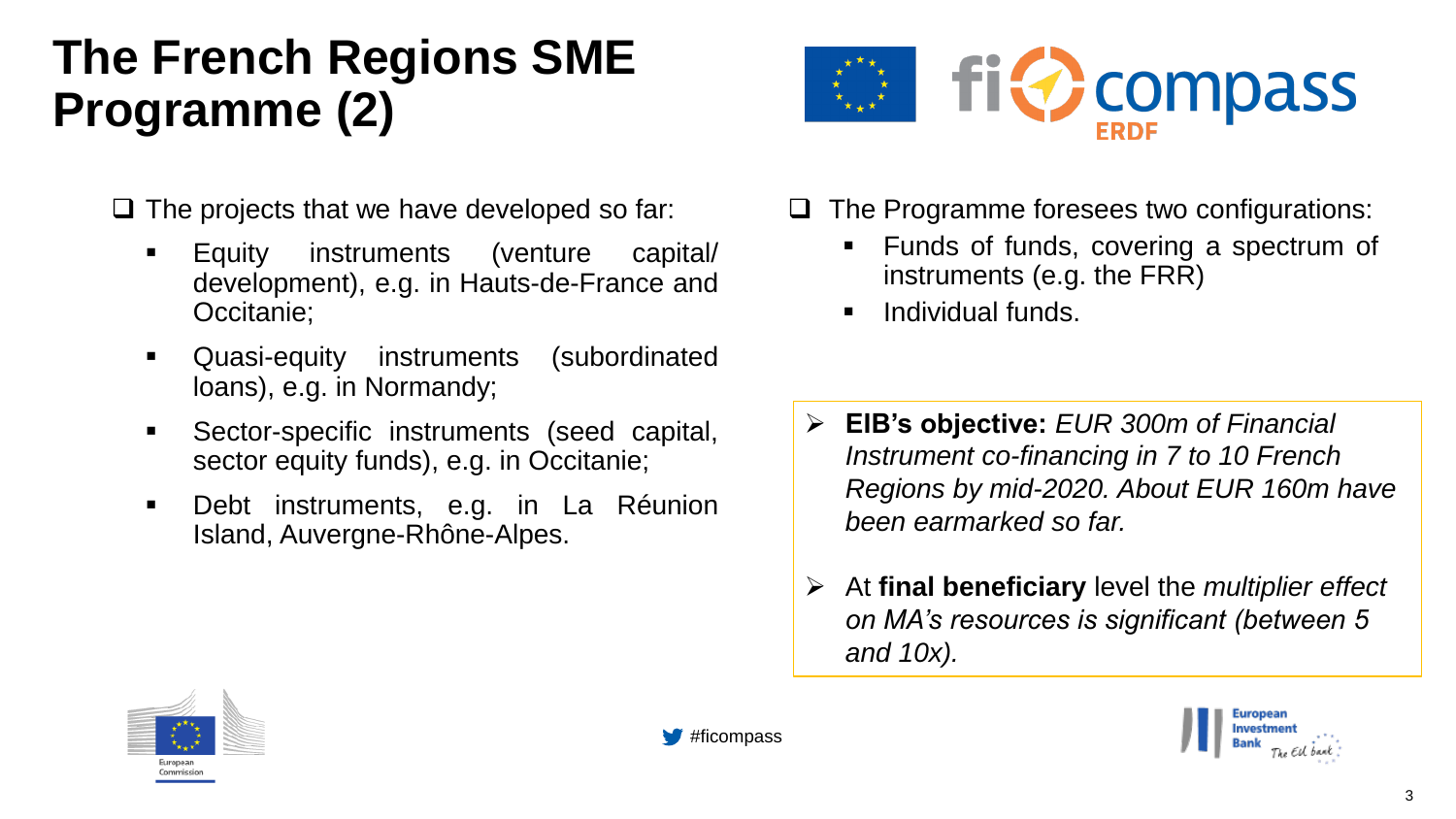# **La Financière Région Réunion**

- La Financière Région Réunion (FRR) is a fund of funds implemented by EIF.
- The La Réunion Region provides a total of EUR 50m from:
	- $\checkmark$  ESIF (ERDF) resources: EUR 24m
	- $\checkmark$  Its own budget: EUR 6m
	- $\checkmark$  An EIB financing: EUR 20m
- EIB financing benefits from the EFSI guarantee.
- **EXP** Implementation of the two underlying instruments throughout 2018.
- Approx. 900 SMEs and particularly microenterprises will be receiving support.



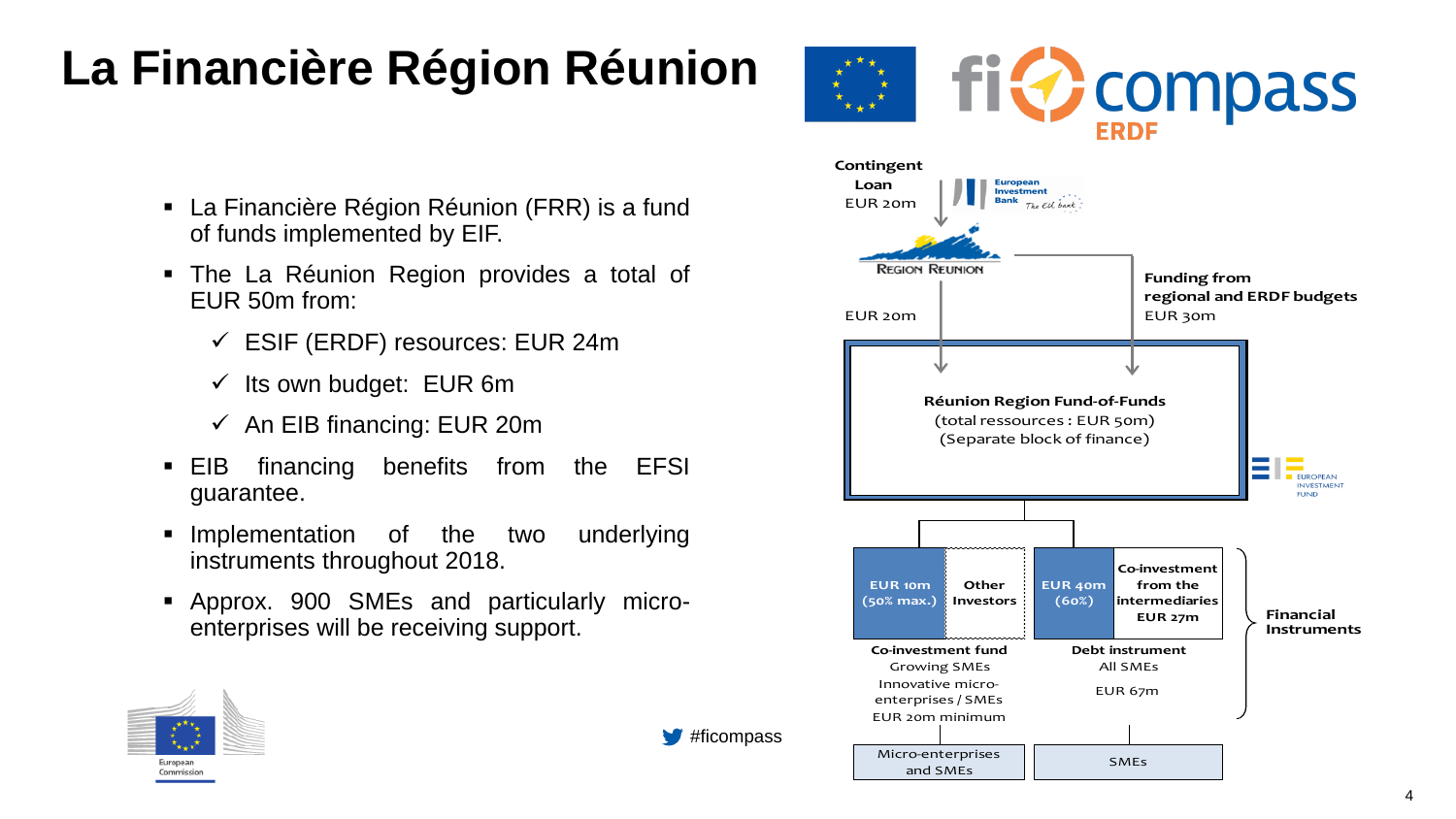### **EIB support to La Financière Région Réunion Main Take-Aways**



- ❑ EFSI has enabled the EIB Group to consider new forms of intervention. Initially not a standard activity for EIB. The principle to "provide a loan to a fund" is now well accepted.
- ❑ FRR is not a combined Financial Instrument *stricto sensu* but a novel approach by many aspects:
	- $\checkmark$  Off-balance sheet financing to a public authority ("contingent loan");
	- $\checkmark$  Cooperation between a MA, EIB and EIF for a funded instrument;
	- $\checkmark$  Another type of ESIF-EFSI combination.
- ❑ The FRR has shown that:
	- $\checkmark$  Financial instruments are a pertinent response to concrete regional issues
	- $\checkmark$  Blending fulfils its objective of catalytic effect and increased impact...
	- $\checkmark$  ... taking stakeholders' risk appetite into consideration (junior / senior)
	- $\checkmark$  Technical challenges are not to be neglected, in particular extensive regulations (ESIF, EFSI)